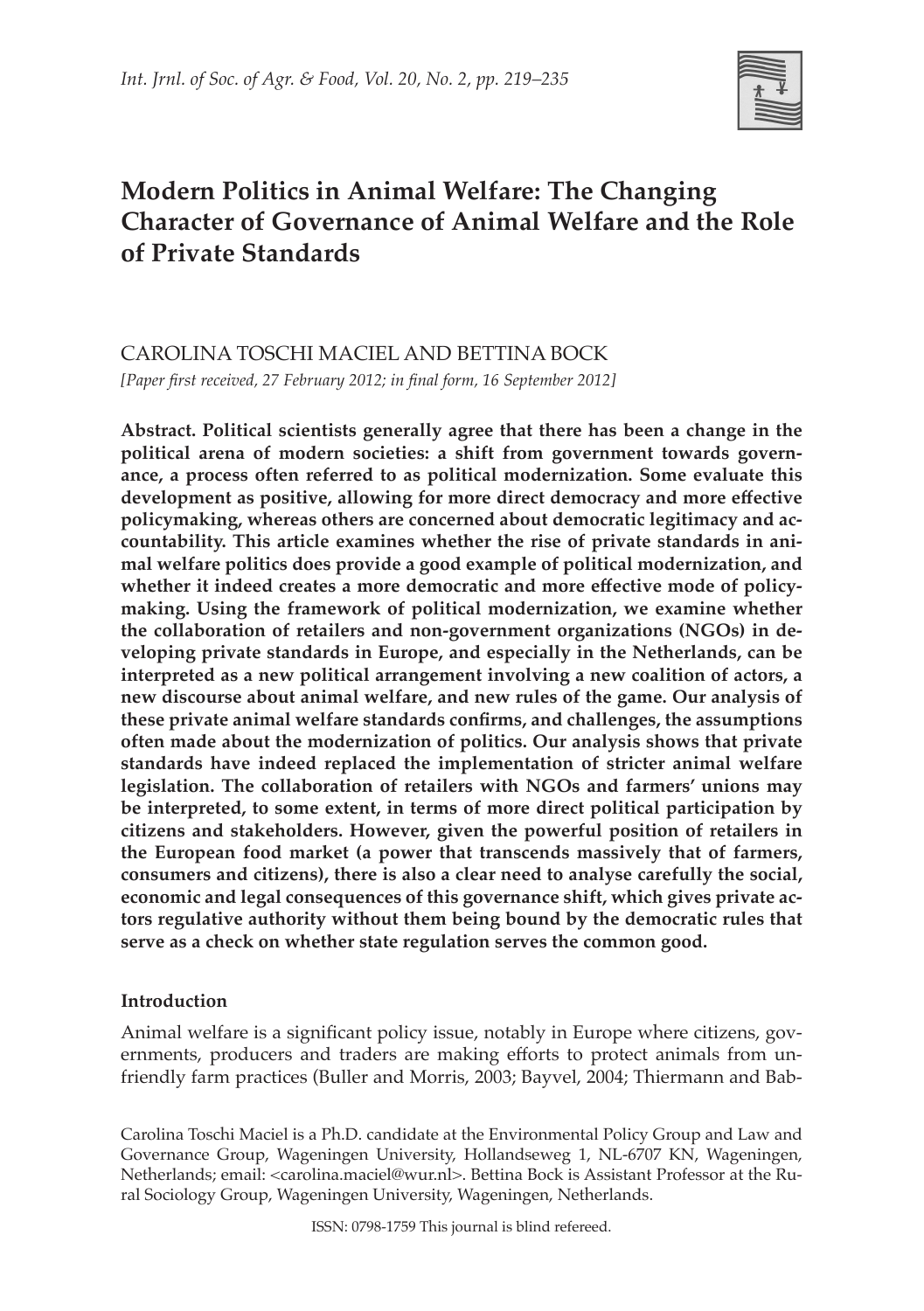cock, 2005). The globalization of animal production and trade has, however, made animal welfare a global issue (Bayvel, 2004; Thiermann and Babcock, 2005; Fraser, 2008). In the context of (inter)national discussions about the regulatory options for animal welfare, the traditional national regulatory tools (such as legislation) are challenged by trade liberalization and governments' international commitments. Stricter national animal legislation may weaken the competitiveness of national production in the world market, as it generally implies extra production costs (Eurogroup for Animal Welfare, 2000; WTO, 2000; Horgan and Gavinelli, 2006). Equally, imposing domestic legislation on imported products may lead governments into trade conflicts since it is unclear how non-trade concerns, such as animal welfare, should be accommodated within the World Trade Organization (WTO) legal framework (Blandford and Fulponi, 1999; Hobbs et al., 2002a).

The case of Europe provides a fruitful platform for exploring the regulatory evolution of animal welfare governance. Animal welfare receives more legislative attention in Europe than in any other region (Van Horne and Achterbosch, 2008). Europe has a comprehensive body of legislation aimed at ensuring the welfare of farm animals during farming, transport and slaughter (Blandford and Fulponi, 1999). But increasingly animal welfare measures are being enacted by non-state actors. Several European supermarkets, non-government organizations (NGOs) and industries are involved in joint initiatives to protect animal welfare (Blandford and Fulponi, 1999; Veissier et al., 2008). The engagement of private actors in developing measures that address societal concerns is not an exclusive feature of animal welfare governance. Non-state actors are involved in a similar fashion in several policy fields: such as forestry (Forest Stewardship Council), fisheries (Marine Stewardship Council), food safety and food quality (GlobalGap, Tesco's Nature, Carrefour's guarantee of origin) and Third World producers (Max Havelaar). Some scholars (e.g. Cashore et al., 2007) suggest that the engagement of private actors with emerging social concerns may well be explained by a frustration with failing (inter)national governments and public policies. However, there are also other explanations. Ransom (2007), for instance, identifies the rise of private animal welfare standards as a case of institutional isomorphism, with standards being adopted as a result of the institutional pressures from other organizations (e.g. WTO, OIE, $^1$  competing food retailers). In contrast to many studies, which view the emergence of animal welfare standards as a response to the failure of the state or a response to consumer demands, Ransom's analysis (2007) emphasizes how isomorphism, which involves coercive, mimetic and normative processes, may provide a better explanation of the emergence of private (animal welfare) standards. While this approach is relevant to understanding how organizations influence each other, and why some develop private standards, it has a limited value for understanding the political implications of the engagement of non-state actors in animal welfare governance. The latter is what this article focuses on: we want to advance our insights into what the emergence of private standards means for animal welfare politics and how it interrelates with changes in the policymaking process.

The pursuit of improvements on the welfare of farmed animals by means of private standards reflects the on-going reorganization of policy processes that derives from the changing interrelations between state, market and civil society. The emergence of new formal and informal institutional arrangements between state and nonstate actors and the emergence of new policy instruments such as private standards has been described in most political science literature as shift from government to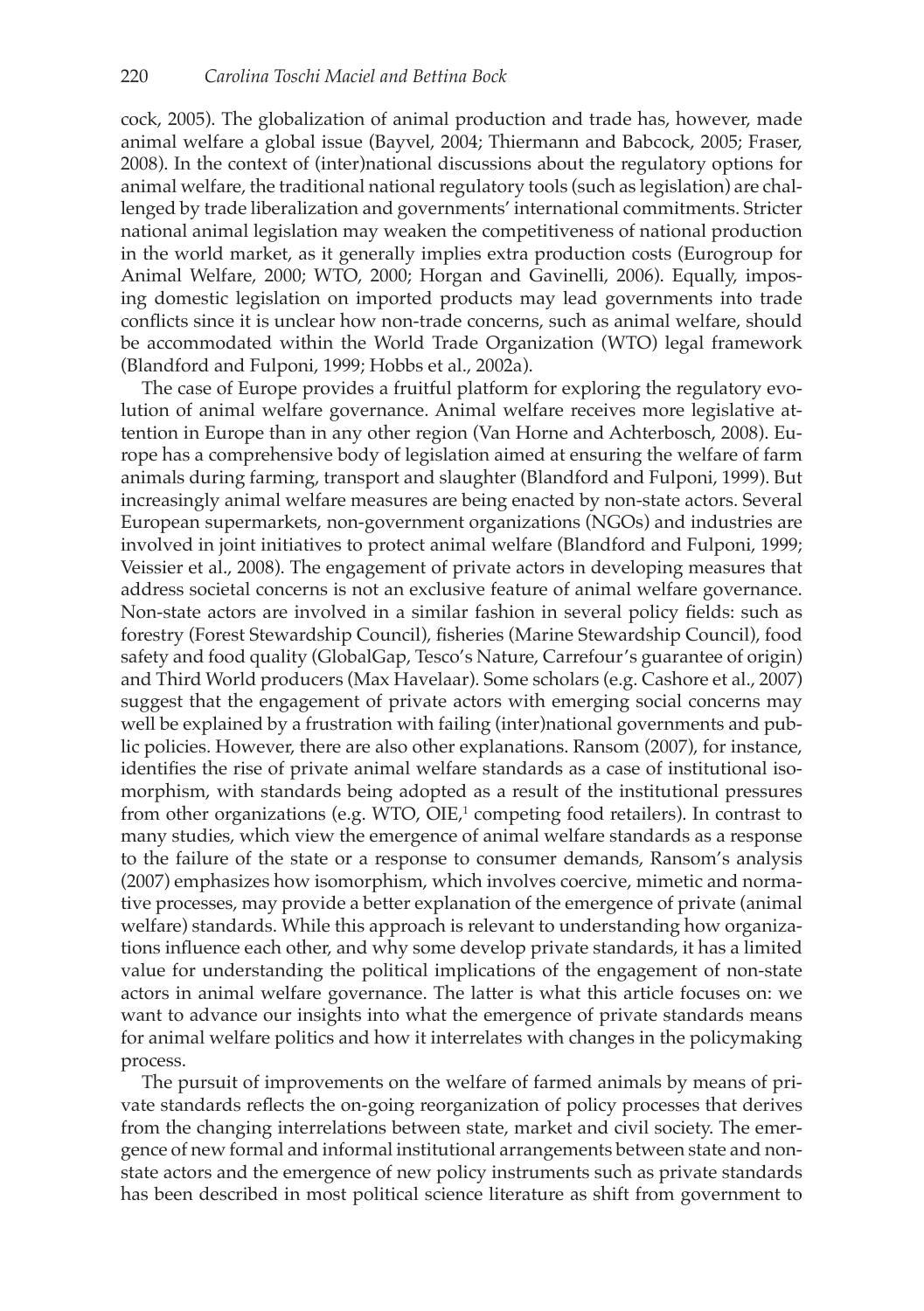governance. The notion of 'governance shift' draws attention to the new set of selfgovernance and co-governance mechanisms, involving state and non-state actors, which has been developed alongside traditional government regulation. Among the emerging governance mechanism are the private scheme standards. In legal terms, private scheme standards is conceived as a regulatory instrument known as soft law or private regulation (Boström and Klintman, 2006; Henson, 2008). In political science they are referred to as innovative policy instruments (Arts, 2002; Cashore, 2002; Newell, 2009; Wouters et al., 2009).

To explore the on-going transformation of animal welfare policy in a way that contemplates the new practices of governance we apply the framework of 'political modernization'. Originally developed in studies of environmental policy and ecological modernization (Mol, 1995), the framework of political modernization may also be applied to other domains (Arts et al., 2006), including animal welfare. It is a useful framework to explain the occurrence of new policy practices and development of new arrangements in relation with broader structural changes in politics and society at large. A short introduction to 'governance shift' and political modernization is presented at the beginning of the article. Next, the article brings an overview of the evolution of animal welfare policies in Europe, indicating the most salient periods in terms of governance shift. The next section explores the on-going transformation in animal welfare policymaking in Europe (and especially in the Netherlands) by focusing on the emerging coalition of actors, the rules of the game, the distribution of power and resources, and the discourses surrounding animal welfare. The article then explores the potential consequences of modern governance for the democratic processes of policymaking before concluding by discussing the significance of private governance for international trade.

#### **Governance Shift and the Renewal of Policy Arrangements**

Over the last decade, the notion of *governance shift* has become a widely used and popular concept in policy studies. Although used slightly different in every study, it has at its basis some generally accepted core ideas, assumptions and propositions (Van Tatenhove and Leroy, 2003; Walters, 2004; Arnouts and Arts, 2009; Arnouts et al., 2011). According to Rhodes (2007), governance shift refers to a *new* process of governing, a *changed* condition of ordered rule and *new* method of governing society. Walters (2004, p. 31) describes it as a change in the 'mechanics of governing'. In most publications, this change is depicted as a threefold trend that embraces: a move beyond the 'classical/traditional' model of state-led government; the development of formal and informal institutional linkages between governmental and other actors (known as a 'policy network'); and the blurring of boundaries between state, market and civil society (Rhodes, 2007; Arnouts and Arts, 2009). These trends result in the increasing participation and influence of non-state actors – such as NGOs and business – at all levels of policymaking (Arts, 2002). As a consequence, doing politics is no longer the exclusive privilege of the representatives of state institutions.

This is part of a broader process in which a constellation of 'sub-politics' (Beck, 1992) is emerging alongside state-centred politics. Outside the formal political sphere of action, private actors are making use of innovative arrangements to 'subpolitically' rule or alter some policy domains. This gives rise to different modes of governance, such as self-governance and co-governance, which are challenging, transforming and complementing traditional steering mechanisms (Mol, 2003, Van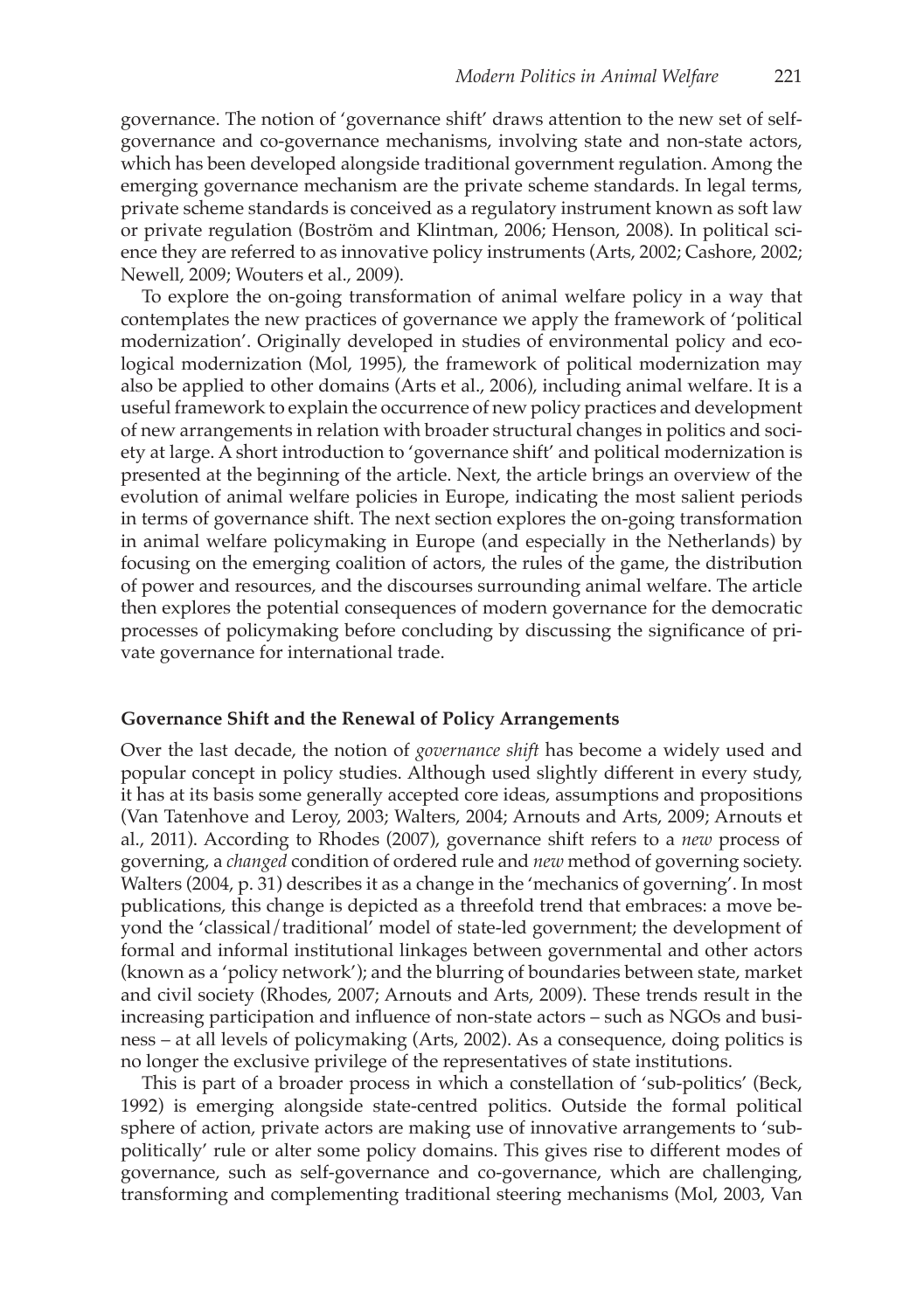Tatenhove and Leroy, 2003; Van Leeuwen and Van Tatenhove, 2010). Examples of these new governance tools include public–private partnerships, voluntary agreements, covenants and soft law. These new governance tools are described, with some enthusiasm, as being more effective, more participatory and, hence, more directly democratic than traditional hierarchical government (Swyngedouw, 2005; Arnouts and Arts, 2009). But there are also concerns since these new forms challenge the traditional position and monopoly of the state as the primary source of regulatory authority (Walters, 2004; Pattberg, 2005).

Some scholars have theorized governance – as an arrangement of governing beyond the state – as representing a political shift towards government without the state (Rhodes, 1996; Stoker, 1998). Others conceptualize it in terms of political modernization that creates a new role for the state but does not imply its complete withdrawal (Mol, 2003; Arts et al., 2006; Arnouts et al., 2011). Political modernization refers to processes of 'structural conditioning' that renews policy arrangements and implements a new style and practice of governance. The policy arrangement approach is a useful tool for obtaining insights into how these structural processes of change are reflected in new policy practices (Arts et al., 2006; Arnouts et al., 2011). We use this approach to explain the changes in the animal welfare policy domain in Europe in terms of its content and organizations based on four analytical dimensions. The first dimension focuses on the *actors* involved in a policy domain and the *coalition(s)* they form with each other. The second dimension deals with the *power relations* between actors, where power constitutes the ability to mobilize *resources* in order to influence policy outcomes. The next dimension involves the *rules of the game* in terms of formal procedures for establishing policy. Finally, the fourth dimension explores the enacted *discourses* of the actors involved: their views, values, narratives, definitions of problems and approaches to solutions. However, before analysing the changes in each of these dimensions, we present a brief overview of the recent evolution of the animal welfare policy domain in Europe.

### **The Animal Welfare Policy Domain in Europe**

In the early days of animal welfare policy, regulations were predominantly implemented by state agencies. Today, however, the progressive emergence of private standards suggests that animal welfare is changing from a state-centred to a marketcentred policy domain. In this section we present a brief overview of the development of European animal welfare policy, highlighting those periods that are most indicative of this transformation.

The establishment of the Brambell Committee in 1965 by the British government marks the beginning of a European animal welfare policy domain (Mench, 1998; Buller and Morris, 2003; Ransom, 2007; Veissier et al., 2008). This committee attempted, for the first time,<sup>2</sup> to look beyond the prevention of cruelty to animals and elaborated the concept of animal welfare (Woods, 2011). The Committee was established in the wake of the publication of the book *Animal Machine* by the British journalist Ruth Harrison in 1964. This book exposed the poor conditions under which farm animals were raised, and accused producers of placing profitability above animal welfare considerations. The author also questioned the quality of the food derived from animals raised under these conditions. The Brambell report initiated the debate on suffering and the behavioural needs of animals (Mench, 1998) and gave rise to the idea of 'five freedoms' for animals. This concept was later refined by the Farm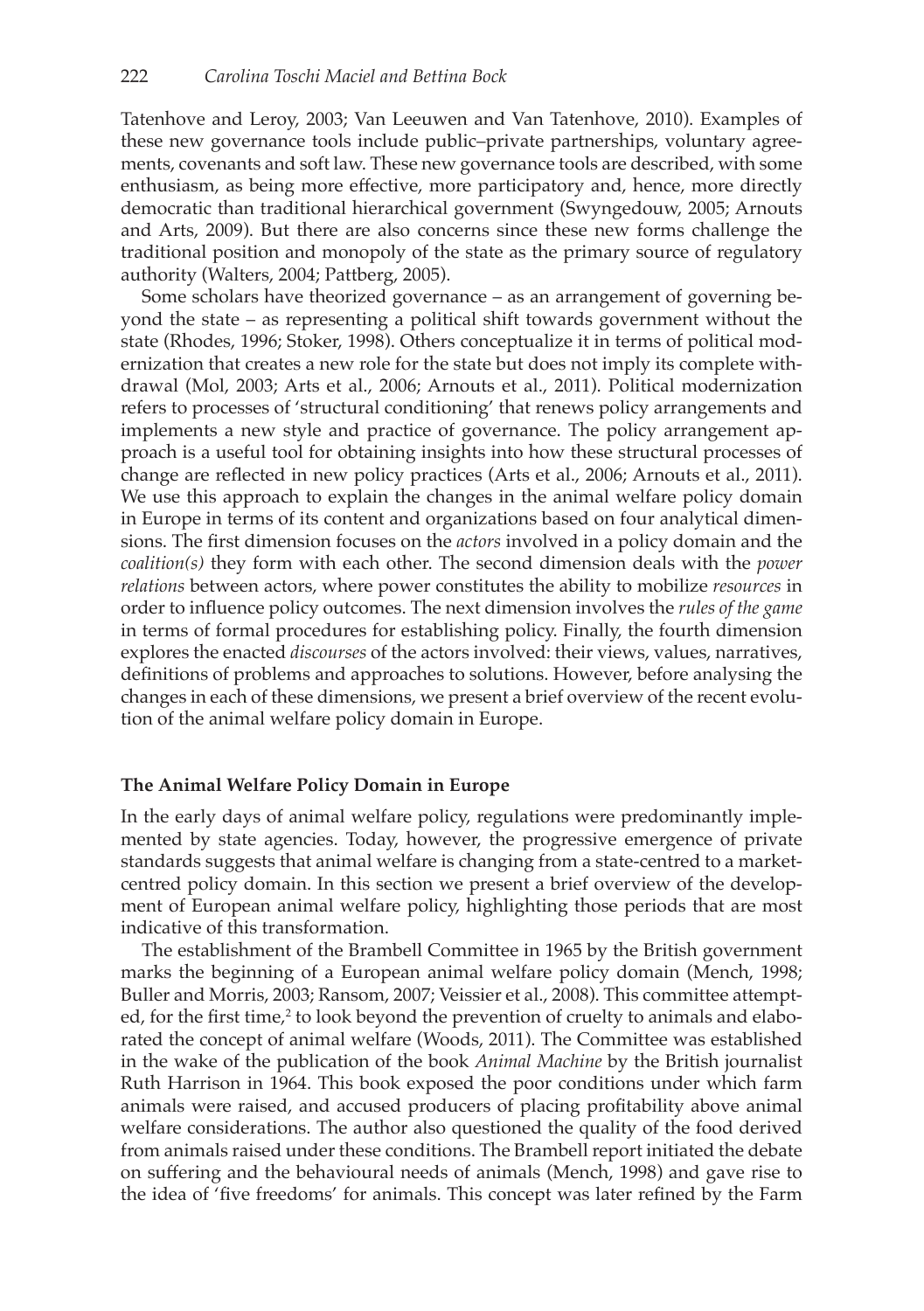Animal Welfare Council (FAWC), the United Kingdom government's advisory body on farm animals; today the 'five freedoms' serve as a guideline for governmental and commercial policies for animal welfare (FAWC, 2009).

In the following decades there was an increase in public regulation, with the establishment of specialized public institutions and an increase in national and supranational legislation to implement minimum standards to ensure animal welfare in modern livestock systems (Mench,1998; Appleby, 2003; Veissier et al., 2008). In several European countries governmental departments were created to work specifically on animal welfare policies. These include the FAWC (Farm Animal Welfare Council) in the United Kingdom and the RDA (Raad voor Dierenaangelegenheden)<sup>3</sup> in the Netherlands. In addition, several European governments implemented animal welfare laws: the United Kingdom in 1968, Sweden in 1988, and the Netherlands in 1992. Supranational public policies also emerged including: the 1968 EU Convention for the Protection of Animals during International Transport, the 1976 EU Convention for the Protection of Animals Kept for Farming Purposes, and the 1979 EU Convention for the Protection of Animals for Slaughter. A significant change in European law regarding animals occurred 1997 with the inclusion of an animal welfare protocol in the Treaty of Amsterdam. Notably, this protocol refers to animals as sentient beings, a significant change considering that animals figured as commodities in the previous treaty.

Another important period started with the outbreak of several farm animal epidemics, specifically bovine spongiform encephalopathy (BSE) and the discovery of a variant of Creutzfeldt-Jacob disease (vCJD)4 in 1996. The BSE crisis undermined consumer trust in food safety but also in the government and public systems for controlling food safety (Latouche et al., 1998; Guivant, 2002; Oosterveer, 2002, 2005). In an attempt to recover their credibility in these areas, national and European policymakers implemented more stringent policies. The significance of these policies in the context of this article is that they led private actors to become more actively engaged in regulating farm animal welfare (Hobbs et al., 2002b; Maciel, 2009). This move was motivated partly by the inclusion of business responsibility in European legislation of food safety, alongside the UK's notion of the 'due diligence' defence (Hobbs et al., 2002b). The 'due diligence' defence protects actors from liability if they can prove to have done their utmost to avoid causing damage.<sup>5</sup> This leads food companies to establish systems to demonstrate that they take sufficient measurements and precautions to assure that the food they purchase, handle and sell is safe for human consumption (Vuylsteke et al., 2003; Henson and Humphrey, 2010). They began to introduce various private scheme standards or quality assurance schemes, which have proliferated rapidly ever since. The introduction of these private voluntary production schemes marks the beginning of a gradual and on-going shift towards private governance.

Today, food retailers play a very important role in food governance (Lang and Heasman, 2004) and retailers are constantly expanding the range of animal-friendly products on their shelves, thereby contributing to the diffusion of animal welfare measures throughout the meat production chain (Buller, 2010). Animal welfare concerns have become part of the corporate social responsibility agendas of many food companies, to the extent that corporate brands include animal welfare criteria specifically (Buller and Roe, 2011). Animal welfare appears as a component within the following retail brands: Natural Choice of Tesco (UK), Filiere Qualité of Carrefour (FR), Naturama of Esselunga (IT) and puur&eerlijk of Albert Heijn (NL). All these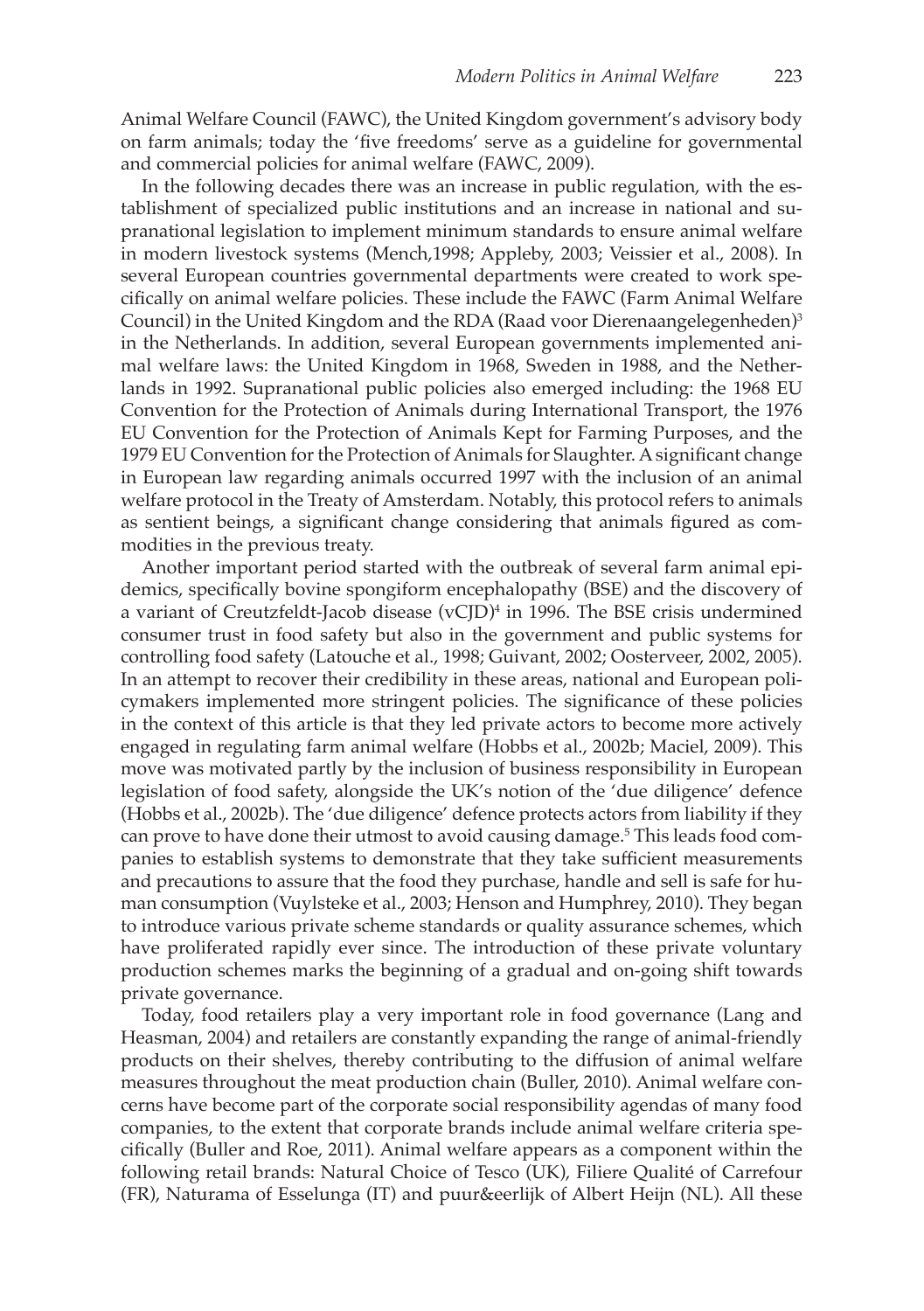examples are private standards schemes that are led by the retailer, acting alone or in cooperation with an NGO. The collaboration between these two private actors reflects another major change in policymaking on animal welfare. In the past, most NGOs tried to influence policymaking by means of educational campaigns about ethical issues in livestock production that were aimed at consumers. Nowadays, the work of many NGOs entails lobbying and awards. For instance, Compassion in World Farming (CIWF) has run the Compassionate Supermarket Award, the Most Improved Supermarket Award and the Best Volume Retailer Award since 2000 (CIWF, 2007). These biennial awards are based on a survey of British supermarkets, which tracks their commitment to improving the lives of farm animals. Some NGOs even engage in regulatory activities and developing private standards. For example, the (British) Royal Society for the Prevention of Cruelty to Animal (RSPC) created the Freedom Food Scheme, and Dierenbescherming (the (Dutch) Society for the Protection of Animals) has designed the Beter Leven quality scheme. This scheme will be discussed further in the next section alongside an exploration of the extent to which these developments can indeed be interpreted as a shift from government to governance.

## **Toward a New Animal Welfare Policy Arrangement**

The concept of a policy arrangement allows one to distinguish analytically between the content and the organization of a policy domain. The organizational aspect is analysed along three dimensions: 1. the actor coalition involved, 2. their power relations and resources, and 3. the rules of the game that regulate their behaviour. The content of a policy arrangement is analysed as an additional dimension that regards 4. the policy discourse enacted (Arnouts et al., 2011). Applying this analysis to animal welfare politics reveals the following features. In the early years of animal welfare policy, the policy arena was dominated by state agents, the main and most powerful actors and non-state actors could exercise influence through elections and lobbying elected representatives (Arts et al., 2006). Recently, however, the general process of political modernization has allowed for non-state actors to participate directly and be actively involved (e.g. Mol, 2000; Van Tatenhove and Leroy, 2003; Arts et al., 2006). This has offered opportunities for the collaboration of new and sometimes unexpected coalitions. Indeed, in the case of animal welfare, many actors who previously were in conflict now approach each other, and there are a number of examples where NGOs and businesses have turned from confrontation to collaboration.

The awards system run by CIWF, mentioned above, that gives 'good' supermarkets positive publicity (instead of calling out the 'bad' ones) is one example. The collaboration of the Dutch animal protection organization (Dierenbescherming) with major Dutch food enterprises is another. In 1988, Dierenbescherming and VanDrie, the world's largest veal producer, began to work together in developing a new, animal-friendly veal production programme. The production of 'baby beef' is a highly contested animal welfare issue because the animals – veal calves – are kept in conditions that severely restrict their movement and strictly control their diet, to obtain the desired white colour and soft structure of the meat. Together these actors have come up with a programme to enhance the welfare of veal calves. The agreed points include an enriched diet to prevent anaemia, and group housing to allow greater mobility and group interaction. This led to the introduction of a new product on the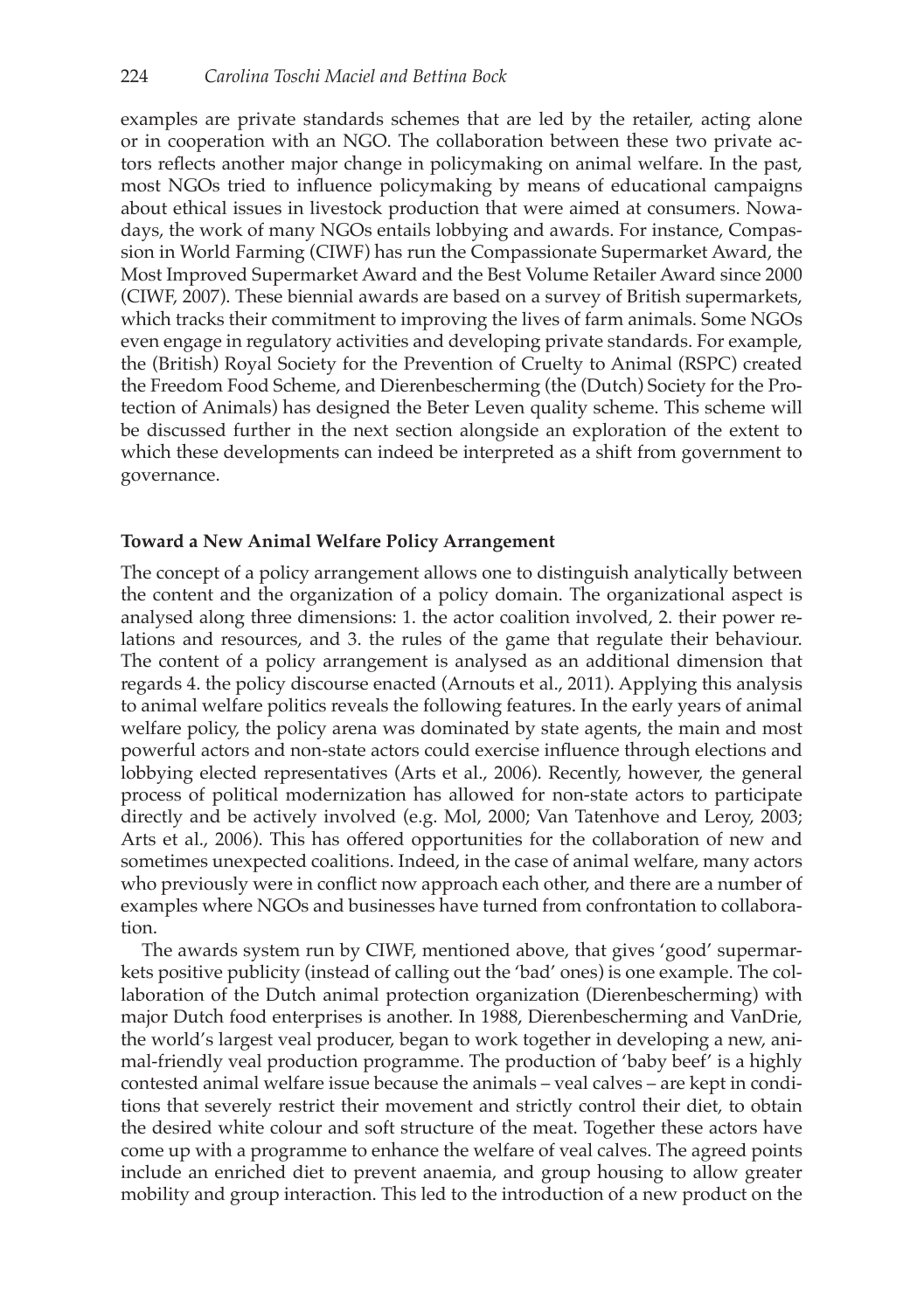market – pink veal meat. This meat was expected to be considered more acceptable by Dutch consumers because of the more animal-friendly production circumstances but still meeting the expectations of a tender meat quality of Italian consumers, who constitute the most important market for Dutch veal. Veal producers were actively involved in establishing these regulations, which ensured their support and commitment to the scheme.

Looking for partners who are willing to work towards change by developing a common definition of problems as well as looking for solutions is a vital step in establishing a stable policy arrangement and a coalition that may be expanded. Here, again, the collaboration between Dierenbescherming and VanDrie provides an interesting example. The partnership, which was initially based on knowledge exchange and advice, has expanded through the years with the inclusion of supermarket chains and the development of a large range of standards for various farm animal products (VanDrie Group, 2013). The scheme is now known as Beter Leven (Better Life) (Dierenbescherming, 2013). It is owned by Dierenbescherming and functions in the following way: the NGO compiles a list of criteria for the welfare of a given farm animal species; farmers and meat industries interested in having their product certified as welfare friendly ask to be evaluated against those criteria. The NGO awards producers between one and three stars (according to their performance against the criteria), which are published on the packaging of the products sold in the participating supermarkets.

Another Dutch example of multi-actor collaboration for raising the welfare of farm animals is Rondeel (Roundel) (World Poultry, 2010). It is a circle-shaped layer house for chickens that was developed through close cooperation between public and commercial agencies. This type of alternative housing was designed with a view to balancing public acceptance, the well-being of the farmer and the welfare of the birds. The Rondeel concept is the result of a government project that was launched in 2003. It involved livestock specialists from Wageningen University Research, farmers, Dierenbescherming, consumer organizations and the Albert Heijn supermarket chain. Rondeel eggs are sold in a seven-piece pack made of coconut fibre and are sold exclusively by Albert Heijn. Albert Heijn also launched a new corporate brand in 2009: AH puur&eerlijk (AH Pure and Honest). AH puur&eerlijk consists of five different categories of products that have been 'produced, grown or sourced with extra care for people, animals, nature or the environment' (Ahold, 2010, pp. 18). Compliance with these standards is certified by an external organization, which in the case of animal products is the Dutch NGO Dierenbescherming.

Glasbergen and Groenenberg (2001) suggest several reasons why such coalitions are now emerging. Businesses have an interest in the new economic opportunities that market differentiation (such as private labels) brings. In addition, private labels are also important for building a reputation. Such coalitions are attractive to NGOs as they seem to be more effective in achieving real results than their traditional education and lobbying activities. Each group sees a real benefit from joining forces and exchanging resources within such a policy coalition. The NGOs provide political legitimacy to businesses working with farm animals and their products, while the businesses can develop economic and pragmatic strategies for improving animal welfare (Ingenbleek and Immink, 2010). Returning to the example of Beter Leven, we can say that Dierenbescherming depends upon the readiness of other chain actors to put their standards in practice, while the producers and retailers depend upon Dierenbescherming to validate their trustworthiness and create 'public accept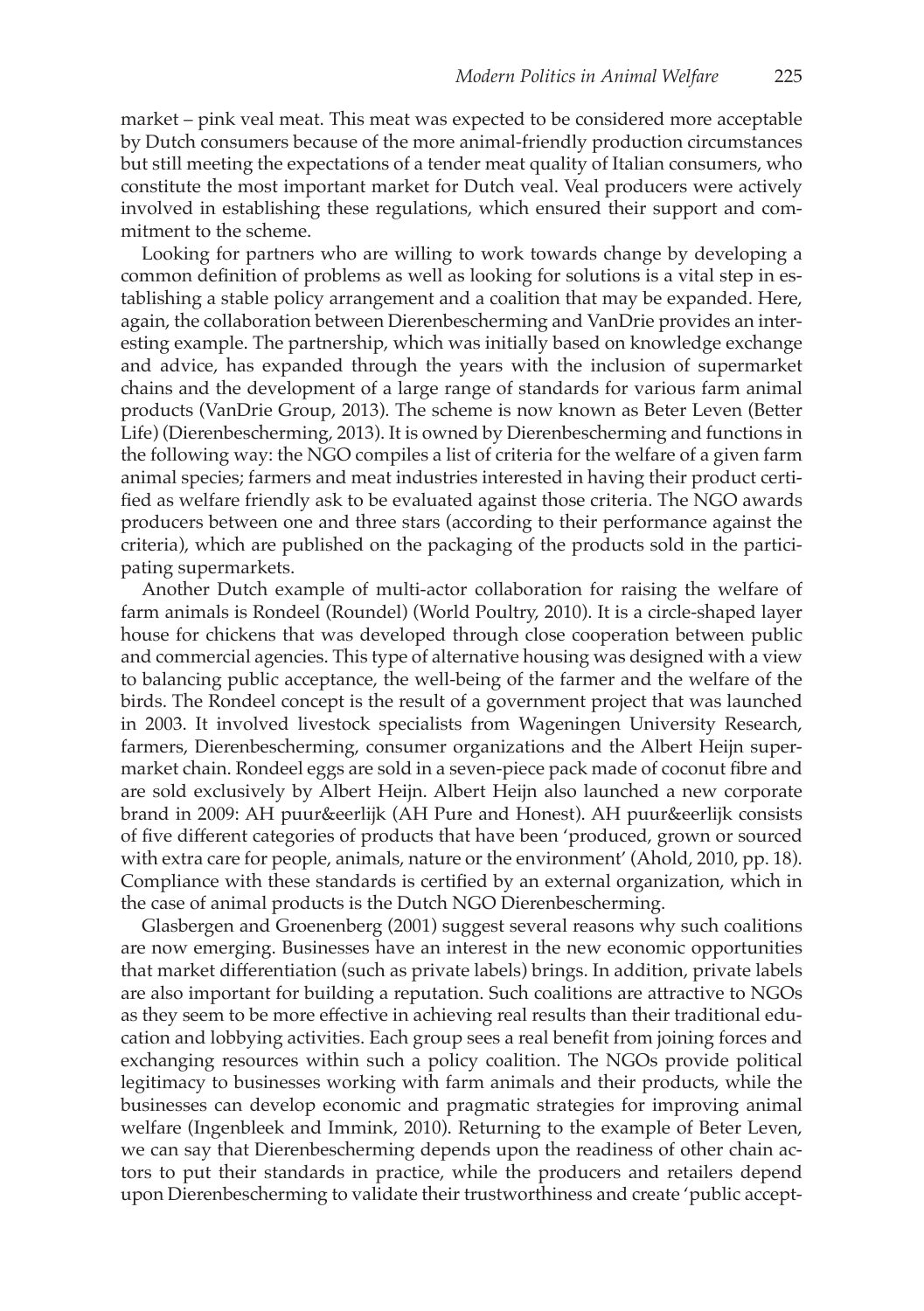ance'. Thus, to some extent, as Arts et al. (2006) state, coalition actors are dependent on each other's resources to achieve policy goals and to strengthen their position in a policy network. The idea of resources is intrinsically linked to the concept of power, which is why, in the operationalization of policy arrangements, power and resources are tied together (Arts et al., 2006). Policymaking is 'a multi-level power game' in which actors need to mobilize resources (e.g. money, knowledge, expertise, reputation, bargaining) to be able to act together to create a desired policy outcome. (Arts and Van Tatenhove, 2004, p. 353).

Ingenbleek and Immink's (2010) study of corporate social responsibility standards in the Netherlands illustrates this aspect well. Drawing upon the concepts of power and urgency<sup>6</sup> derived from stakeholder identification theory and decision process analysis, their study examined four animal welfare standards in the Netherlands. According to their findings, NGOs can acquire four different positions (shown in Figure 1) that are defined by their relative power and the perceived urgency of their claim.

In a case of low urgency, NGOs with little power will be in a position of *dependency*. Ingenbleek and Immink (2010) use the example of minimum standards for pork sold in supermarkets to illustrate this position. Common standards for pork were established by the Dutch retail association without any significant involvement of the animal protection group. By contrast, the NGO holds a *discretionary position* for veal, because of the contested nature of veal and the resultant high urgency of the claim. Whereas in the first example, the NGO needed to rely on the willingness of businesses to implement animal welfare criteria above the legal requirements, in the second example they could use their legitimacy and credibility among consumers to negotiate for higher production standards for veal calves. In cases where NGOs have considerable power, and the claim is urgent, they can gain a *dominant* position. When a new brand of poultry (Volwaard) was being formulated (Volwaard, 2013), the Dutch NGO held a *dominant* position as poultry welfare was a high-profile public issue. Lastly, when negotiating standards for organic pork the Dutch NGO held a *definitive* position because organic production is of interest to many Dutch citizens.

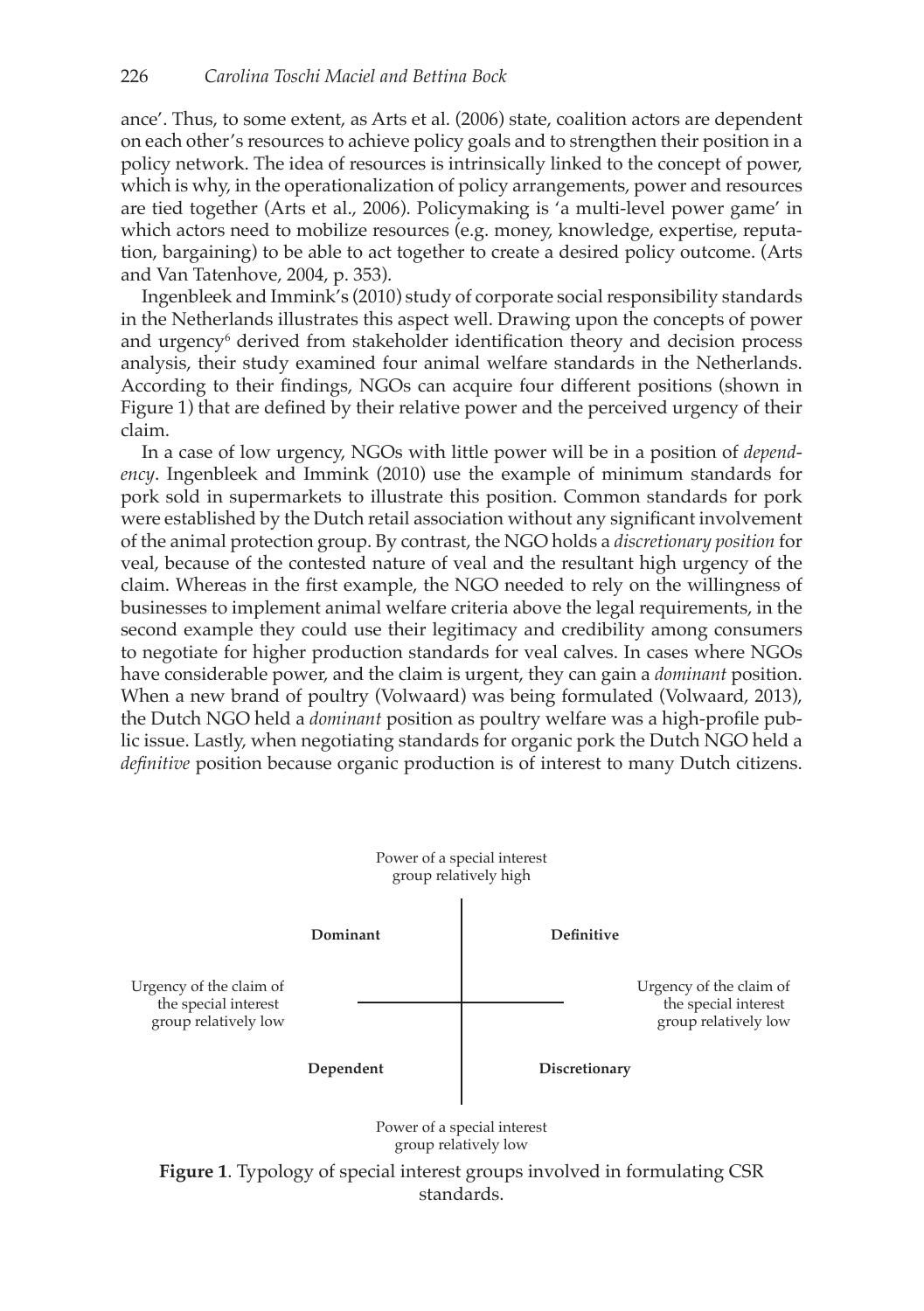Being in a powerful position also generates the possibility of effectively influencing the policy discourse (e.g. Arts et al., 2006; Liefferink, 2006).

Policy *discourses* constitute an important dimension of a governance arrangement as they reflect the way in which a policy issue, such as animal welfare and its solution, is framed (Ingenbleek et al., 2007). When entering a policy coalition the actors import their norms and values, which eventually affect the formulation of the agreed policy instrument (Liefferink, 2006; Ingenbleek and Immink, 2010). Private policy instruments, such as scheme standards, contain discourses about animal welfare that range from focusing on the credentials of the end-product to a heurist concern with the naturalness of animal lives. The Welfare Quality® project analysed various examples of private standards and their discourses about animal welfare (Veissier et al., 2008). It identified three main storylines around animal welfare. First, in a large number of private standards, animal welfare was presented discursively as a quality and/or safety component of the end product. These standards usually include animal welfare as one criteria among many regarding quality and safety in farm assurance schemes, and offered little improvement beyond existing legal regulations. Most of the standards within this discourse are designed by retailer or farm associations (Veissier et al., 2008). The second discourse, presenting animals as sentient beings is mainly found in standards designed by NGOs. Because animal welfare is the main (if not the only) goal of the standard, they tend to surpass legislative (national and European) standards. Examples of this category are Freedom Food in the UK designed by the RSPCA and the Beter Leven standard in the Netherlands designed by Dierenbescherming. Third, animal welfare has also been framed as a component of organic production. Organic standards generally prescribe animal welfare practices that are above the level of existing legislative standards but do not focus exclusively on animal welfare; it is included as one of the pillars of organic production. Examples include KRAV in Sweden, Debio in Norway, Soil Association in the United Kingdom, Agriculture Biologique in France, SKAL in the Netherlands, and AIAB in Italy. Besides these three narratives about animal welfare, these arrangements also include two other major discourses. The first is a discourse about political innovation and the changing relationships between state, market and civil society actors, now acting as partners in a coalition for a shared goal instead of as competitors or opponents (Arts, 2002). Second, all three schemes include a discourse of animal welfare as representing added value: an opportunity for market differentiation and additional quality, rather than as being an additional burden to the meat production economy (e.g. Fearne, 1998; Lindgreen and Hingley, 2003).<sup>7</sup>

Finally, the entrance of non-state actors into the policy field of animal welfare and their shift from a position of confrontation to one of collaboration reflects a change in the *rules of the game*. The rules of the game determine how policy outcomes are achieved, and which procedures are to be followed (Arts et al., 2006). Private standards differ from legally set public national standards in two ways. First, state polices aiming to protect animals are usually set within the framework of administrative or criminal law (Bloom, 2008). Thus, a breach of public animal welfare standards is framed as an animal cruelty offence or a failure to comply with administrative requirements for farm animals. By contrast, private standards frame animal protection in terms of a voluntary agreement between parties, placing it (in legal terms) in the realm of contract law between non-state actors (Van der Meulen and Van der Velde, 2008). Second, private standards diverge from traditional government regulatory structures by employing a different form of authority for assuring compliance.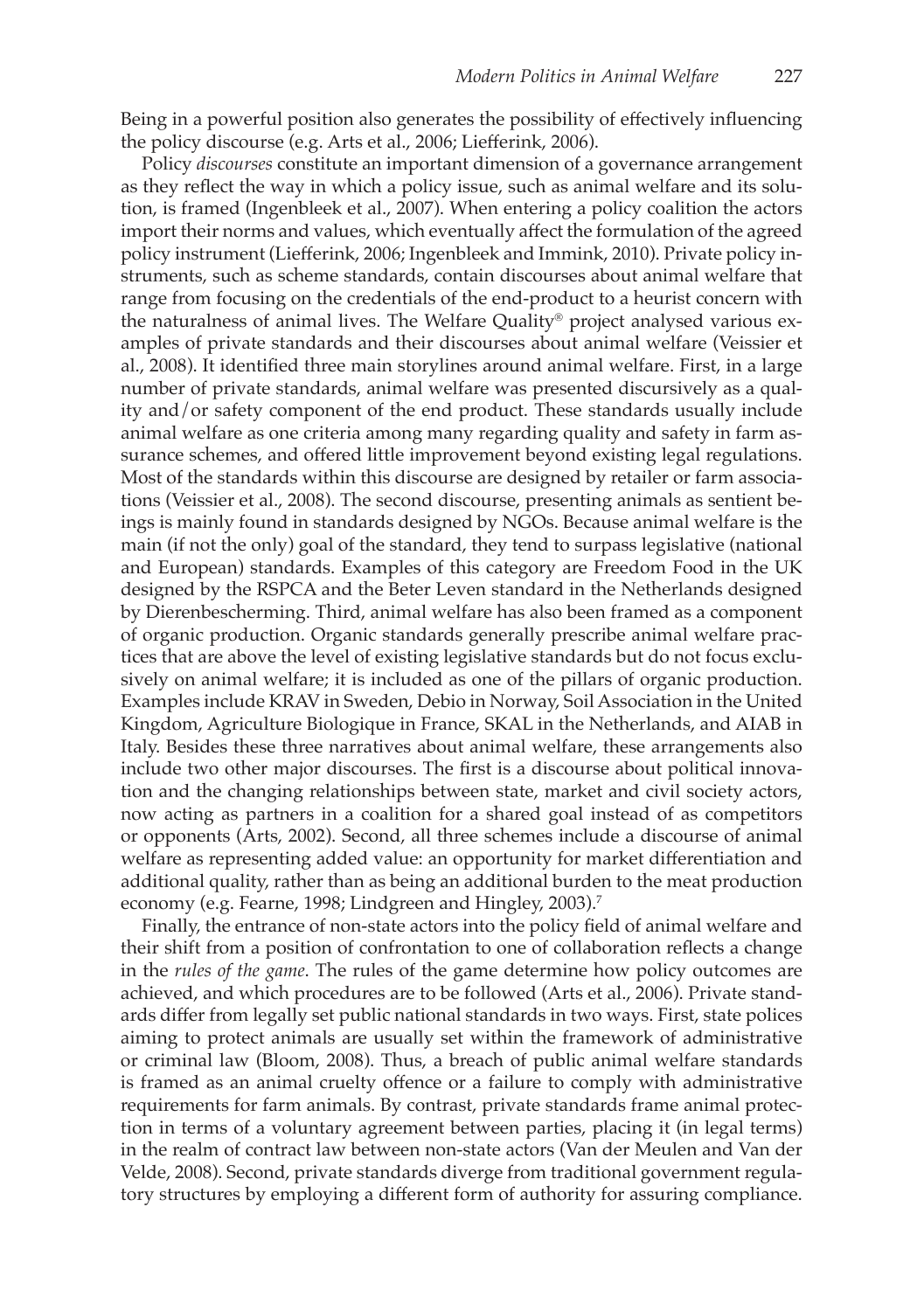While the state uses its sovereign authority to ensure conformity with its regulations, non-state actors use their 'market authority' (Cashore, 2002; Mol, 2010). These two distinct characteristics of private governance are often portrayed as giving it an advantage over public standards (e.g. Fulponi, 2006; Garcia Martinez et al., 2007). They presume that a voluntary commitment increases compliance and, hence, assures better results. In addition, it is argued that private scheme standards are more flexible as they can rapidly adapt in response to new socio-economic opportunities or pressures. In contrast, changes in public regulations take a long time as they require lengthy bureaucratic (inter)national negotiations (Arts, 2002).

The analysis of the four dimensions of policy arrangement leads us to conclude that the practice and institutional organization of the political arena for animal welfare in Europe has indeed changed. Private scheme standards for animal welfare are a clear example of modern policy arrangements. The establishment of new coalitions of actors, the mobilization of resources, the redefinition of rules of the game and the enactment of new animal welfare discourses are all, to a varied extent, embodied in every private standard. Since these private policy instruments are gaining more importance as a complement to (or even replacement of) traditional 'command and control' state instruments (Veissier et al., 2008) we can also consider private standards as a manifestation of political modernization: entailing a shift from primarily state-initiated regulatory strategies towards new styles and practices of animal welfare governance (Van Tatenhove and Leroy, 2003). Such a shift offers new opportunities for using the market to achieve animal welfare, as the examples above have demonstrated. But there are also reasons for concern.

## **The Implications of Market-based Governance of Animal welfare**

The emerging European policy arrangement seems a very promising way to deliver improved animal welfare. Modern governance tools have proved effective in changing the behaviour of actors along the chain (Cashore, 2002; Konefal, 2010) and in pushing standards beyond the minimum legal requirements (Codron et al., 2005). A survey carried out by Fulponi (2006) revealed that 33% of retail-driven animal welfare standards in the EU are significantly higher than state regulations and 50% of them are slightly higher. It has also been argued that private standards contribute to reducing transaction costs, as they promote coordination along the chain (Farina et al., 2005; Henson and Reardon, 2005). Furthermore private standards have no jurisdictional boundaries and so can be implemented at any geographical scale. This characteristic is of particular importance as it enables private actors to act where governments generally lack competence for regulating production processes in third countries. With all these features, it is not surprising that market-based governance is gaining prominence over public regulation (Van der Meulen, 2011). However, there are equally important aspects of private governance that give reason for concern.

Opening up the political process to non-state actors enhances democracy, in theory. Nonetheless, given the current imbalance of power among the chain actors and the undemocratic institutional design of most private standards systems, one may question if political modernization benefits all actors equally. One may also question what sort of standards and rules are likely to be generated in such circumstances. One should not forget that the shift from government to governance is taking place in an economic scenario that favours transnational corporations (TNCs). In many countries food retailing corporations are privileged actors when becoming oligopo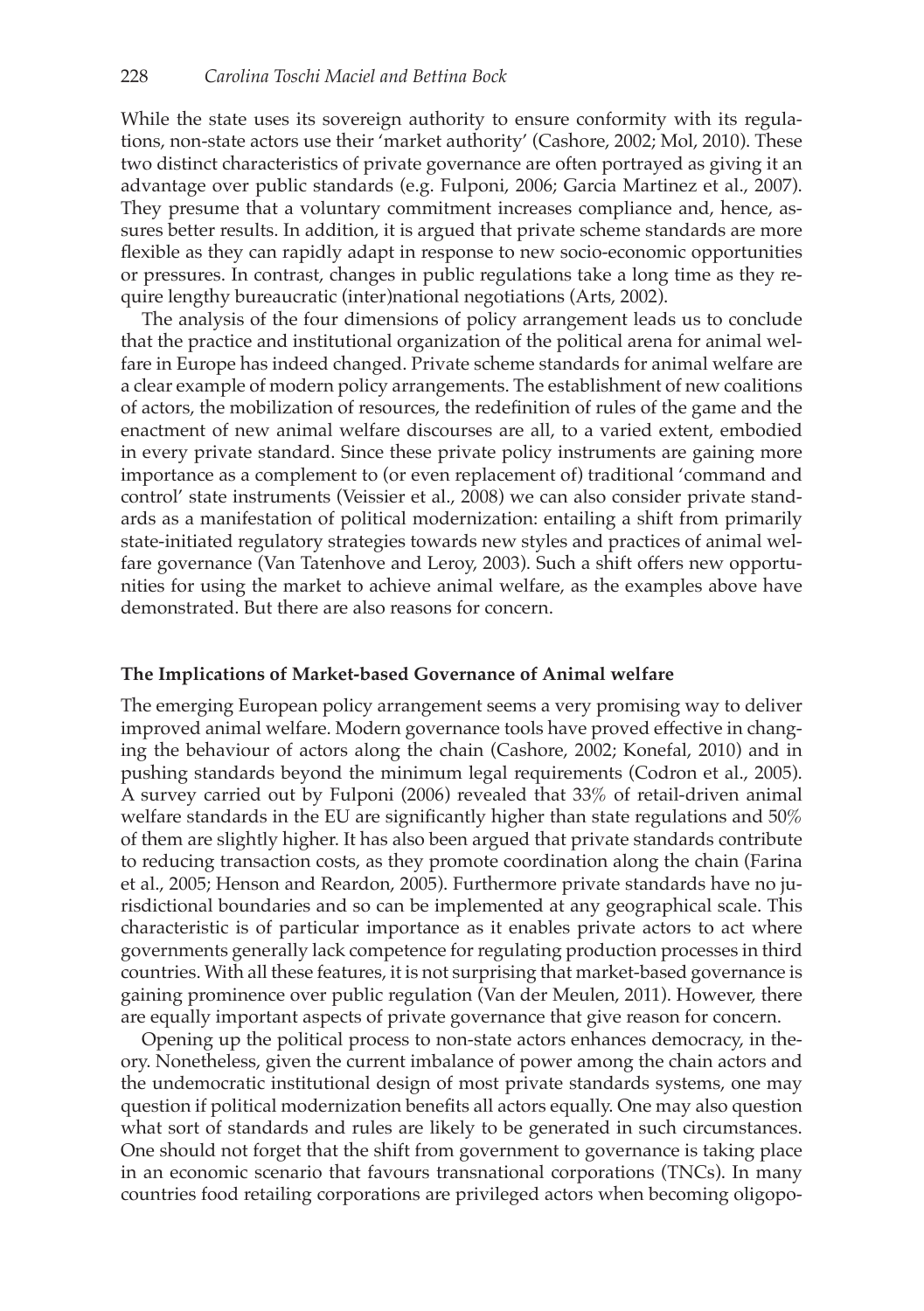lies through the process of on-going concentration in this sector (Busch and Bain, 2004; Konefal et al., 2005). This is particularly evident in Europe (Henson, 2008). In Norway, for instance, four retail groups account for 82% of the total grocery market. The Swedish market is dominated by three major organizations that control 95% of the market. In the Netherlands 75% of total food sales take place in supermarkets. Similar scenarios are found in the United Kingdom, where four big retailers dominate the market (Roex and Miele, 2005).

This large market share has enabled food retailers to increase their bargaining power in relation to their suppliers (Lang and Heasman, 2004; Konefal et al., 2005; Henson, 2008; Bain, 2010). The unequal power relation between food retailers and suppliers allows the former to arrange governance (of animal welfare) in a way that best serves their interests. Oligopolistic conditions influence the content and the organization of a policy domain, since the actor with the most power (and resources) can influence the three other dimensions of a policy arrangement. Food retailers are more powerful than their suppliers<sup>8</sup> and are in the privileged position of choosing which actors to include in a coalition, which discourses to enact and the rules of the game. Research on the Chilean fresh fruit export industry illustrates this dynamic where 'a handful of retail giants' has the authority to establish and enforce standards and rules and, in doing so, determines who can (and cannot) participate in the export chain (Bain, 2010, p. 17). Equally, the Dutch examples of animal welfare governance (discussed above) revolve around the same group of actors: the biggest Dutch supermarket and a Dutch NGO with a moderate approach. NGOs with 'fundamentalist or radical' ideologies are marginalized (Mol, 2000, p. 51).

The prevalence of these groups of actors results in a reformist discourse that defines animal welfare in terms of extra product quality, instead of a discourse that aims to abolish animal exploitation (Francione and Garner, 2010). Rather than viewing animal welfare as a goal in itself the discourse frames it as a tool for market differentiation. As such, animal welfare becomes part of a 'value-engineering' strategy of food retailers (Veissier et al., 2008, p. 287) aimed at generating a competitive advantage. Konefal et al. (2005) and Henson (2008) explain how private standards allow food retailers to compete on quality rather than on price. When a retailer introduces a quality standard scheme it strengthens its corporate image by associating its name with ethical products. This is most apparent when these quality schemes are coupled with the retailer's own brand (such Albert Heijn's puur&eerlijk, Tesco's Natural Choice and Carrefour's Filière Qualité). These are all ethical product lines owned by food retailers that are part of a quality standards scheme governed by the retailer alone or in cooperation with an NGO. Retailers can use these own-brand ethical product lines to present themselves as responsible enterprises dealing with societal concerns such as animal welfare, and thereby build a 'charismatic authority' (Fuchs and Kalgagianni, 2010, p. 22). This again raises concerns about the reallocation of authority resulting from the modernization of politics.

Retailer-led governance (through policy formulation and implementation) of social concerns shows a serious democratic deficit (and a complete absence in some scheme standards). Several scholars (e.g. Konefal et al., 2005; Bain, 2010; Marx, 2012) have identified that private governance regimes do not adequately include the fundamental principles of a democratic regime – such as direct or indirect participation, accountability, rule of law, and transparency. Two other principles also seem be to at stake: political pluralism and a separation of powers. While traditionally formulated policy is based on procedures underpinned by political pluralism – through which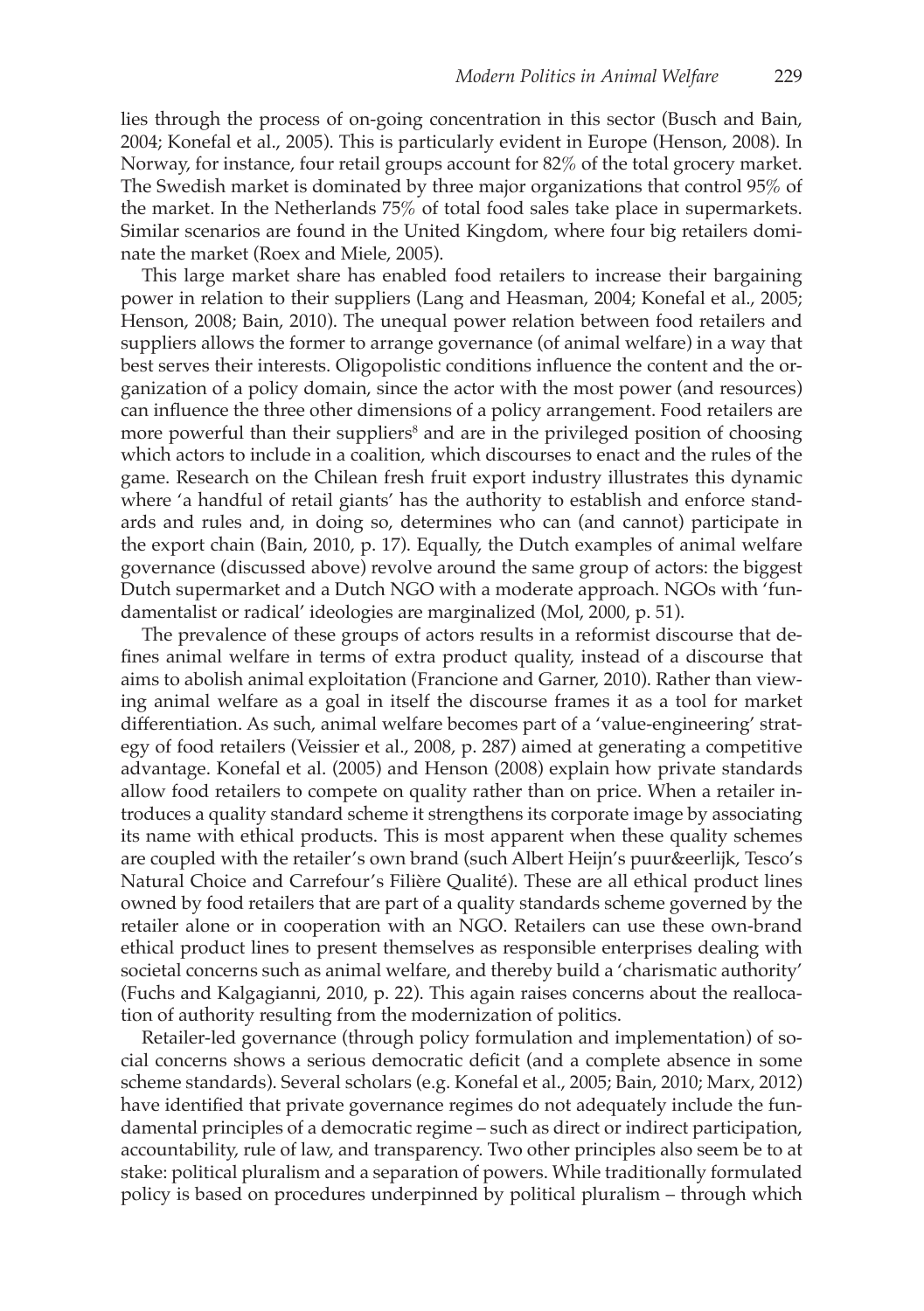alternative policies and preferences are voiced by elected representatives of citizen – private governance arrangements are led by the interests and preferences of the food retailers that have acquired the 'dominant voice' (Fuchs and Kalfagianni, 2010, p. 23) through their oligopoly in the food market. Furthermore, whereas the traditional separation of power between legislative, executive and judicial branches preserves a distinction between the democratic elaboration, application and interpretation of rules, the accumulation of these powers in some quality standard schemes reinforces the power of retailers. Hence, it is important to investigate further to what extent private standards schemes provide a clear separation between the auditing personnel and the standard-setting and decision-making personnel? It is worth noting that only very few quality schemes have a well-developed complaint procedure or dispute settlement mechanism (Marx, 2012). These aspects raise concerns about the transition from government to governance, and suggest that it is not an unequivocal step forward for democracy.

Finally, it is important to note that private retail governance, through quality standard schemes, affects a wide range of actors across the globe (Fuchs et al., 2011, 2012). Some of the implications may be beneficial: better payments for suppliers who enhance the welfare of animals and an expansion of consumer choice in animalfriendly products. However, the authority of food retailers to regulate how food is produced, processed and consumed requires close scrutiny. The authority of governments to regulate production and consumption practices derives from the sovereignty of nations and their ability to follow established democratic procedures. These characteristics confer legitimacy to the regulatory acts of a government within its territory. Private governance is not legitimized similarly, but tends to be justified by its ability to provide effective results. Fuchs et al. (2011, p. 359) argue that it is misleading to assess private governance in terms of 'output legitimacy', as effectiveness cannot be measured objectively without prior democratic processes that guarantee that (all) affected stakeholders can participate in the definition of an 'effective outcome'. Following on from this critique, we add that the ability of food retailers to turn non-legally binding practices into contractually binding obligations relies on a different sort of authority than the regulatory authority of state actors to bind parties to undertake (or refrain from) certain actions. Food retailers depend on the support of 'socially shared legitimacy belief' (inspired by Scharpf, 2009) since the rules and standards they create rely on voluntary compliance. To gain such social belief, retailers make use of their 'market authority' over suppliers and 'charismatic authority' over consumers. The way in which retailers exercise these two forms of authority is of interest, although we will limit ourselves here to discussing 'market authority', since this provokes much controversy in the area of international trade.

The role of market forces in assuring contractual performance has been theorized by Klein and Leffler (1981), but has gained relevance since with the evolving role of private governance in addressing domestic societal goals that require actions in foreign territories. Animal welfare is one of these cases where a domestic (in this case European) concern requires measures to be taken beyond Europe's territory (since meat imported from third countries is also available on the European market). As mentioned in the Introduction, the international trade regime places constraints on the traditional regulatory activities of states. By contrast, food retailers operate in an 'institutional void' (inspired by Hajer, 2003): there is, at present, no clarity about the relationship between the voluntary standards implemented by retailers and the legal framework of the WTO. Arguments abound on both sides, but the lack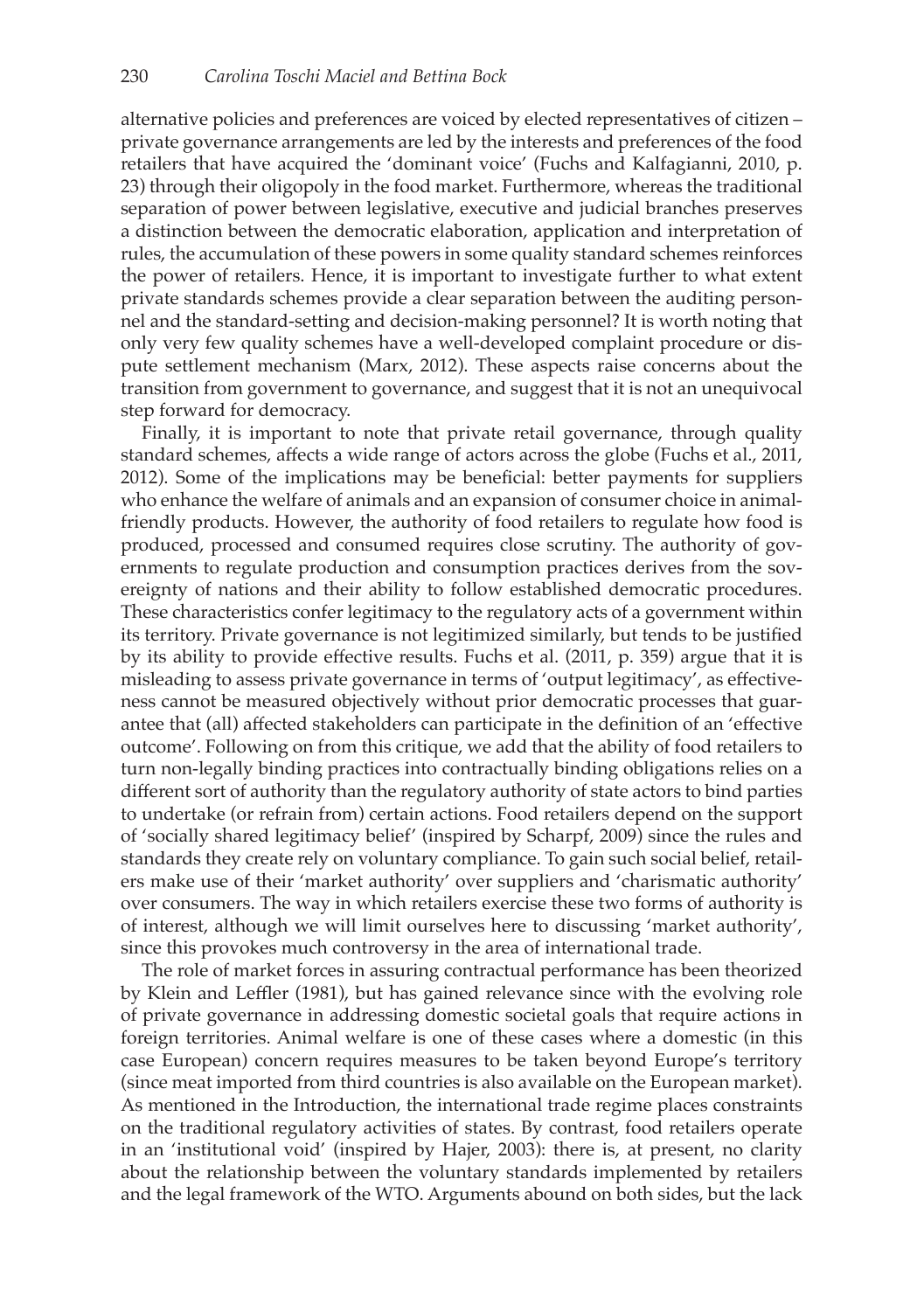of case law makes it difficult to determine which argument will prevail (Roberts, 2009). While this issue remains unresolved, the proliferation of private standards continues to affect international trade. One could argue that, in a competitive free market, there is no legal issue with European retailers requiring their foreign meat suppliers to comply with private animal welfare standards, as this requirement is embedded in a voluntary commercial agreement between two parties. However, since the global food market is dominated by an oligopoly, this leaves farmers and slaughterhouses with few choices. Either they accept all the conditions imposed by the retailers or they are out of business (Bock and Van Huik, 2007; Wolff and Scannell, 2008). In short, given the 'market authority' acquired by food retailers as a result of global capital concentration, voluntary arrangements become *de facto* mandatory (Busch and Bain, 2004; Hatanaka et al., 2005; Henson, 2008; Wolff and Scannell, 2008; Hobbs, 2010; Hatanaka et al., 2012; Van der Meulen, 2011). The effect is that private regulatory instruments achieve an almost compulsory status in the global food arena, which strengthens our argument about the ambivalent effects of a shift from government to governance. In effect, transnational food corporations have acquired the capacity to act as 'quasi-states' (Busch, 2011), while their actions lack the democratic legitimacy of state actions.

### **Conclusion**

The article has examined the entry of NGOs and food retailers into the arena of animal welfare politics, and sought to establish the extent to which the changes observed in Europe, and especially in the Netherlands, accord with the modernization of governance practices and styles. Drawing upon political modernization theory, and more specifically the four dimensions of policy arrangement theory, we have analysed the changing roles of state and non-state actors and the emergence of private quality schemes. We conclude that these developments do indeed reflect a modernization of governance arrangements. In addition our analysis showed that this shift towards modernized governance has an ambivalent effect on food policy and actors in the food supply chain.

Although the widening of the political sphere provides new opportunities for non-state actors to actively participate in the formulation and implementation of policies (and thereby potentially increase democratic processes), in reality it has empowered food retailers, elevating them to the status of global food regulators. The application of European private standards in global food markets may bring positive outcomes, such as the diffusion of more stringent animal welfare measures beyond Europe's territory. However, the imbalance of power between food retailers and their suppliers compromises the democratic legitimacy of the way in which private standards are formulated and implemented. As such, we argue, more attention should be paid to the shift from government to governance, especially with regards to the way in which this leads to a reallocation of regulatory authority from sovereign states and towards the power of market dynamics.

### **Notes**

<sup>1.</sup> Refers to the World Organisation for Animal Health, which is still be known by its French acronym Office International des Epizooties.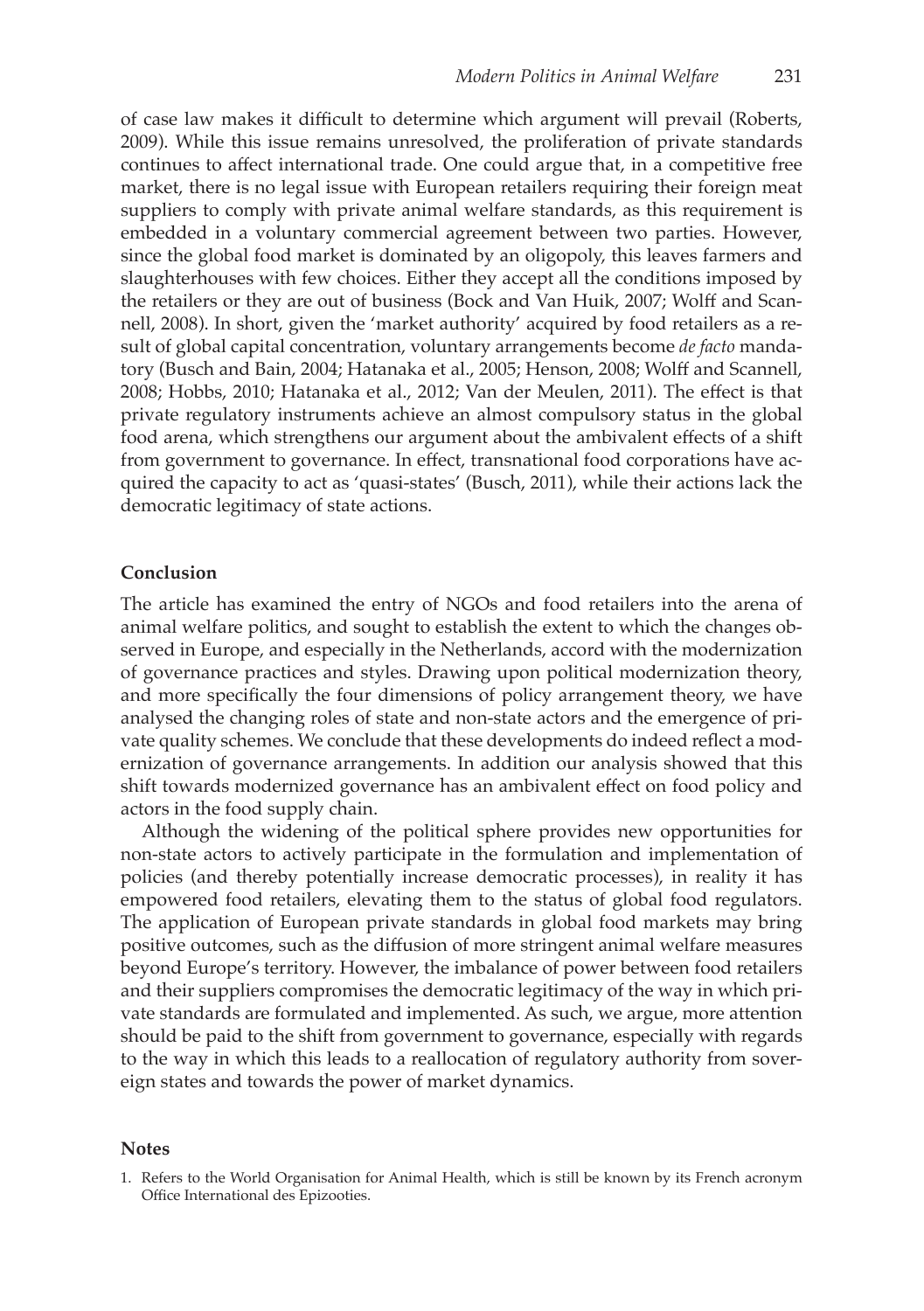## 232 *Carolina Toschi Maciel and Bettina Bock*

- 2. Concerns for the treatment of animals can be traced back to ancient Greek philosophy and the writings of Aristoteles. However, from a policy perspective, it seems reasonable to say that a European animal welfare policy domain emerged with the establishment ofed the Brambell Committee, since specific welfare policy measures began arose from that time onwards.
- 3. In English: the Council for Animal Affairs.
- 4. Variant Creutzfeldt-Jakob disease (vCJD) is a rare and fatal human neurodegenerative condition. In contrast to the traditional forms of CJD, vCJD is not related to a gene mutilation, but rather to the consumption of meat from cattle infected with bovine spongiform encephalopathy (BSE). This disease in cows –- bovine spongiform encephalopathy, popularly called mad cow disease - – is thought to have originated from the sheep disease scrapie. This event is linked to animal welfare because, according to some scientific evidence, s the animals became infected by BSE through inappropriate feeding.
- 5. Previous legislation referred to a 'warranty' defence, which required proof of negligence.
- 6. Power is defined as 'a relationship among social actors in which one social actor, A, can get another social actor, B, to do something that B would not otherwise have done' (Pfeffer in Ingenbleek and Immink, 2010). Urgency is defined as 'the degree to which stakeholder claims call for immediate attention' (Mitchell et al. in Ingenbleek and Immink, 2010).
- 7. This discourse has its root in a line of thinking that rejects the conflict between economic progress and environmentally responsible firm management. Scholars sympathetic with the tenets of ecological modernizsation tend to reframe environmental reform by interpreting pollution reduction as a means of enhancing economic competitiveness rather than an extra cost (for more information on ecological modernizsation see e.g. Mol, 1995; Cohen, 1997; Murphy and Gouldson, 2000).
- 8. And arguably more powerful than consumers, who may also experience less freedom of choice as a result of retail concentration.

#### **References**

- Ahold (2010) *Corporate Responsibility Report 2009*. Published online <https://www.ahold.com/web /show?id=88494&langid=42&from=&to=&webid=26098&searchid=88696&keyword=report+2009>, accessed 20 March 2012
- Appleby, M.C. (2003) The European Union ban on conventional cages for laying hens: history and prospects, *Journal of Applied Animal Welfare Science*, 6(2), pp. 103–121.
- Arnouts, R. and Arts, B. (2009) Environmental governance failure: the 'dark side' of an essentially optimistic concept, in: B. Arts, A. Lagendijk and H.V. Houtum (eds) *The Disoriented State: Shifts in Governmentality, Territoriality and Governance*. Dordrecht: Springer, pp. 201–228.
- Arnouts, R., Zouwen, M. van der and Arts, B. (2011) Analysing governance modes and shifts: governance arrangements in Dutch nature policy, *Forest Policy and Economics*, 16, pp. 43–50.
- Arts, B. (2002) 'Green alliances' of business and NGOs: new styles of self-regulation or 'dead-end roads'?, *Corporate Social Responsibility and Environmental Management*, 9, pp.26–36.
- Arts, B. and Tatenhove, J.V. van (2004) Policy and power: a conceptual framework between the 'old' and 'new' policy idioms, *Policy Sciences*, 37(3), pp. 339–356.
- Arts, B., Leroy, P. and Tatenhove, J. van (2006) Political modernisation and policy arrangements: a framework for understanding environmental policy change, *Public Organization Review*, 6(2), pp. 93–106.
- Bain, C. (2010) Governing the global value chain: Globalgap and the chilean fresh fruit industry, *International Journal of Sociology of Agriculture and Food*, 17(1), pp. 1–23.
- Bayvel, A. (2004) *The OIE Animal Welfare Strategic Initiative: Progress, Priorities and Prognosis*. Presented at the Global Conference on Animal Welfare: An OIE initiative, Paris, 23–25 February.
- Beck, U. (1992) *Risk Society: Towards a New Modernity*. London: Sage Publications.
- BLANDFORD, D. and FULPONI, L. (1999) Emerging public concerns in agriculture: domestic policies and international trade commitments, *European Review of Agricultural Economics*, 26(3), pp. 409–424.
- Bloom, G. (2008) *Regulating Animal Welfare to Promote and Protect Improved Animal Welfare Outcomes under the Australian Animal Welfare Strategy*. Presented at the AAWS International Animal Welfare Conference, Gold Coast, 1 September.
- BOCK, B. and HUIK, M. VAN (2007) Animal welfare: the attitudes and behaviour of European pig farmers, *British Food Journal*, 109(11), pp. 931–944.
- BOSTRÖM, M. and KLINTMAN, M. (2006) State-centred versus non state-driven organic food standardization: a comparison of the US and Sweden, *Agriculture and Human Values*, 23(2), pp. 163–180.
- Buller, H. (2010) *The Marketing and Communication of Animal Welfare: A Review of Existing Tools, Strategies and Practice*. Exeter: European Animal Welfare Platform, University of Exeter.
- Buller, H. and Morris, C. (2003) Farm animal welfare: a new repertoire of nature–society relations or modernism re-embedded?, *Sociologia Ruralis*, 43(3), pp. 216–237.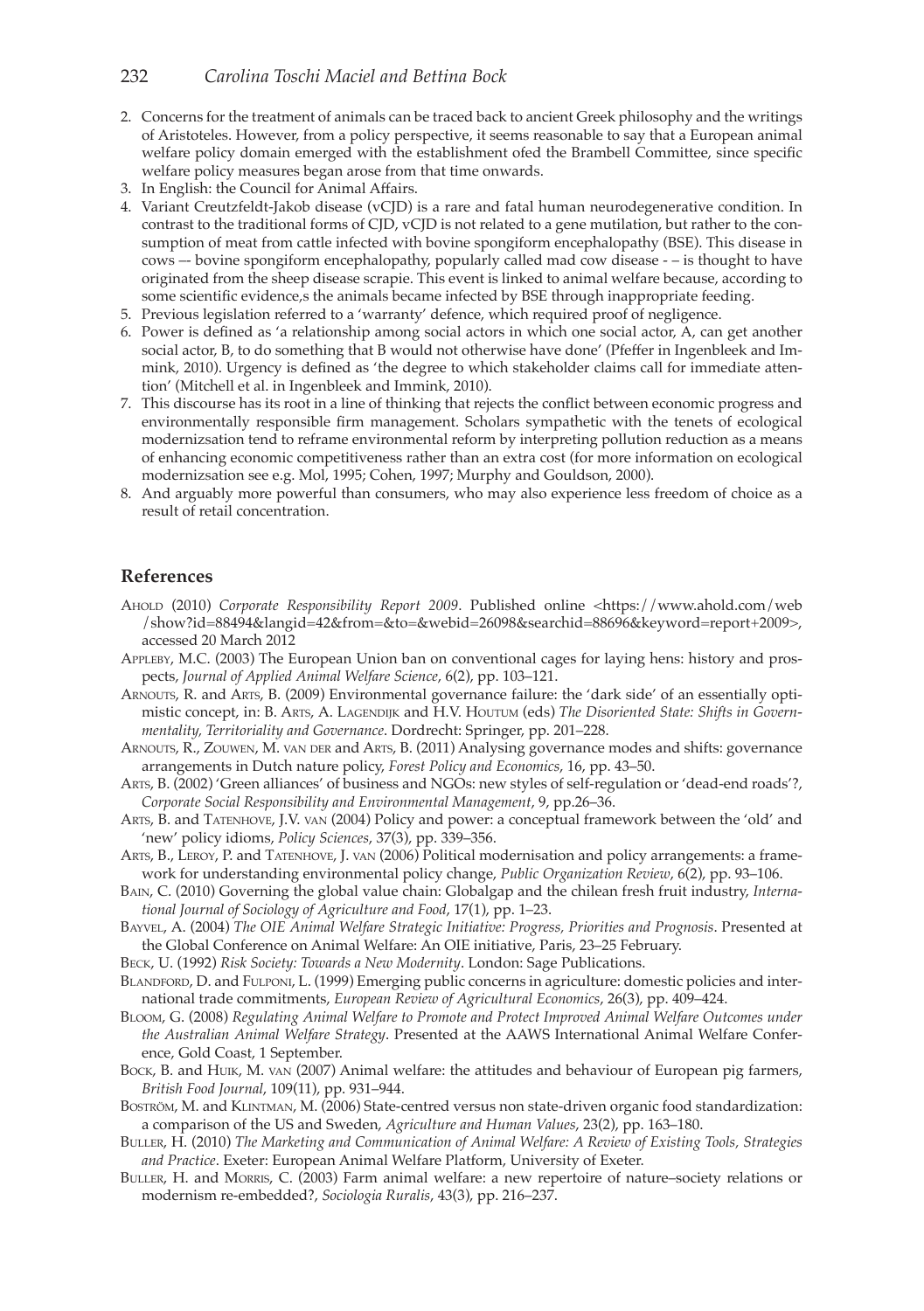- Buller, H. and Roe, E.J. (2011) *Certifying Quality: Negotiating and Integrating Animal Welfare into Food Assurance*. Cardiff: School of City and Regional Planning, Cardiff University.
- Busch, L. (2011) Quasi-states? The unexpected rise of private food law, in: B. van der Meulen (ed.) *Private Food Law: Governing Food Chains through Contract Law, Self-regulation, Private Standards, Audits and Certification Schemes*. Wageningen: Wageningen Academic Publishing, pp. 51–74.
- Busch, L. and Bain, C. (2004) New! Improved? The transformation of the global agri-food system, *Rural Sociology*, 69(3), pp. 321–346.
- Cashore, B. (2002) Legitimacy and the privatization of environmental governance: how non–state market–driven (NSMD) governance systems gain rule–making authority, *Governance*, 15, pp. 503–529.
- CASHORE, B., AULD, G., BERNSTEIN, S. and McDERMOTT, C. (2007) Can non-state governance 'ratchet up' global environmental standards? Lessons from the forest sector, *Review of European Community and International Environmental Law*, 16(2), pp. 158–172.
- CIFW (Compassion in World Farming) (2007) *Supermarkets and Farm Animal Welfare: Raising the Standard*. Published online <http://www.ciwf.org.uk/includes/documents/cm\_docs/2008/s/supermarketsurvey2005.pdf>, accessed 7 September 2009.
- Codron, J.-M., Giraud-Heraud, E. and Soler, L.-G. (2005) Minimum quality standards, premium private labels, and European meat and fresh produce retailing, *Food Policy*, 30(3), pp. 270–283.
- Cohen, M.J. (1997) Risk society and ecological modernisation alternative visions for post-industrial nations, *Futures*, 29(2), pp. 105–119.
- Dierenbescherming (2013) *Beter Leven*. Published online <http://beterleven.dierenbescherming.nl /home>, accessed 15 February 2012.
- Eurogroup for Animal Welfare (2000) *Farm Animal Welfare and the WTO*. Presented at EC Consultation Meeting on Agriculture, Brussels, 6 November. Published online <http://trade.ec.europa.eu/doclib/ docs/2005/april/tradoc\_122238.pdf>, accessed 07 May 2010.
- Farina, E.M.M.Q., Gutman, G.E., Lavarello, P.J., Nunes, R. and Reardon, T. (2005) Private and public milk standards in Argentina and Brazil, *Food Policy*, 30(3), pp. 302–315.
- FAWC (Farm Animal Welfare Council) (2009) *Farm Animal Welfare in Great Britain: Past, Present and Future*. Published online <http://www.fawc.org.uk/pdf/ppfreport091012.pdf>, accessed 12 October 2010.
- Fearne, A. (1998) The evolution of partnerships in the meat supply chain: insights from the British beef industry, *Supply Chain Management*, 3(4), pp. 214–231.
- Francione, G.L. and Garner, R. (2010) *The Animal Rights Debate: Abolition or Regulation?* New York: Columbia University Press.
- Fraser, D. (2008) Toward a global perspective on farm animal welfare, *Applied Animal Behaviour Science*, 113(4), pp. 330–339.
- Fuchs, D. and Kalfagianni, A. (2010) The causes and consequences of private food governance, *Business and Politics*, 12(3), pp. 1–34.
- Fuchs, D., Glaab, K., Kalfagianni, A. and Meyer-Eppler, R. (2010) *Retail Governance and Agri-food Sustainability: Insights and Research Needs*, Sustainable Governance Discussion Paper 01/2010. Published online <http://www.uni-muenster.de/imperia/md/content/fuchs/publikationen/sgpaper/fuchs\_ et\_al\_2010\_sg\_discussion\_paper.pdf>, accessed 6 May 2011.
- Fuchs, D., Kalfagianni, A. and Havinga, T. (2011) Actors in private food governance: the legitimacy of retail standards and multistakeholder initiatives with civil society participation, *Agriculture and Human Values*, 28(3), pp. 353–367.
- Fuchs, D., Glaab, K., Kalfagianni, A. and Meyer-Eppler, R. (2012) Food security in the era of retail governance, in: R. Rayfuse and N. Weisfelt (eds) *The Challenge of Food Security: International Policy and Regulatory Frameworks*. Cheltenham: Edward Elgar Publishing, pp. 275–292.
- Fulponi, L. (2006) Private voluntary standards in the food system: the perspective of major food retailers in OECD countries, *Food Policy*, 31(1), pp. 1–13.
- Garcia Martinez, M., Fearne, A., Caswell, J.A. and Henson, S. (2007) Co-regulation as a possible model for food safety governance: opportunities for public–private partnerships, *Food Policy*, 32(3), pp. 299–314.
- Glasbergen, P. and Groenenberg, R. (2001) Environmental partnerships in sustainable energy, *European Environment*, 11(1), pp. 1–13.
- Guivant, J.S. (2002) Heterogeneous and unconventional coalitions around global food risks: integrating Brazil into the debates, *Journal of Environmental Policy and Planning*, 4(3), pp. 231–245.
- Hajer, M. (2003) Policy without polity? Policy analysis and the institutional void, *Policy Sciences*, 36(2), pp. 175–195.
- Harrison, R. (1964) *Animal Machines: The New Factory Farming Industry*. New York: Ballantine Books.
- Hatanaka, M., Bain, C. and Busch, L. (2005) Third-party certification in the global agri-food system, *Food Policy*, 30(3), pp. 354–369.
- Hatanaka, M., Konefal, J. and Constance, D. (2012) A tripartite standards regime analysis of the contested development of a sustainable agriculture standard, *Agriculture and Human Values*, 29(1), pp. 65–78.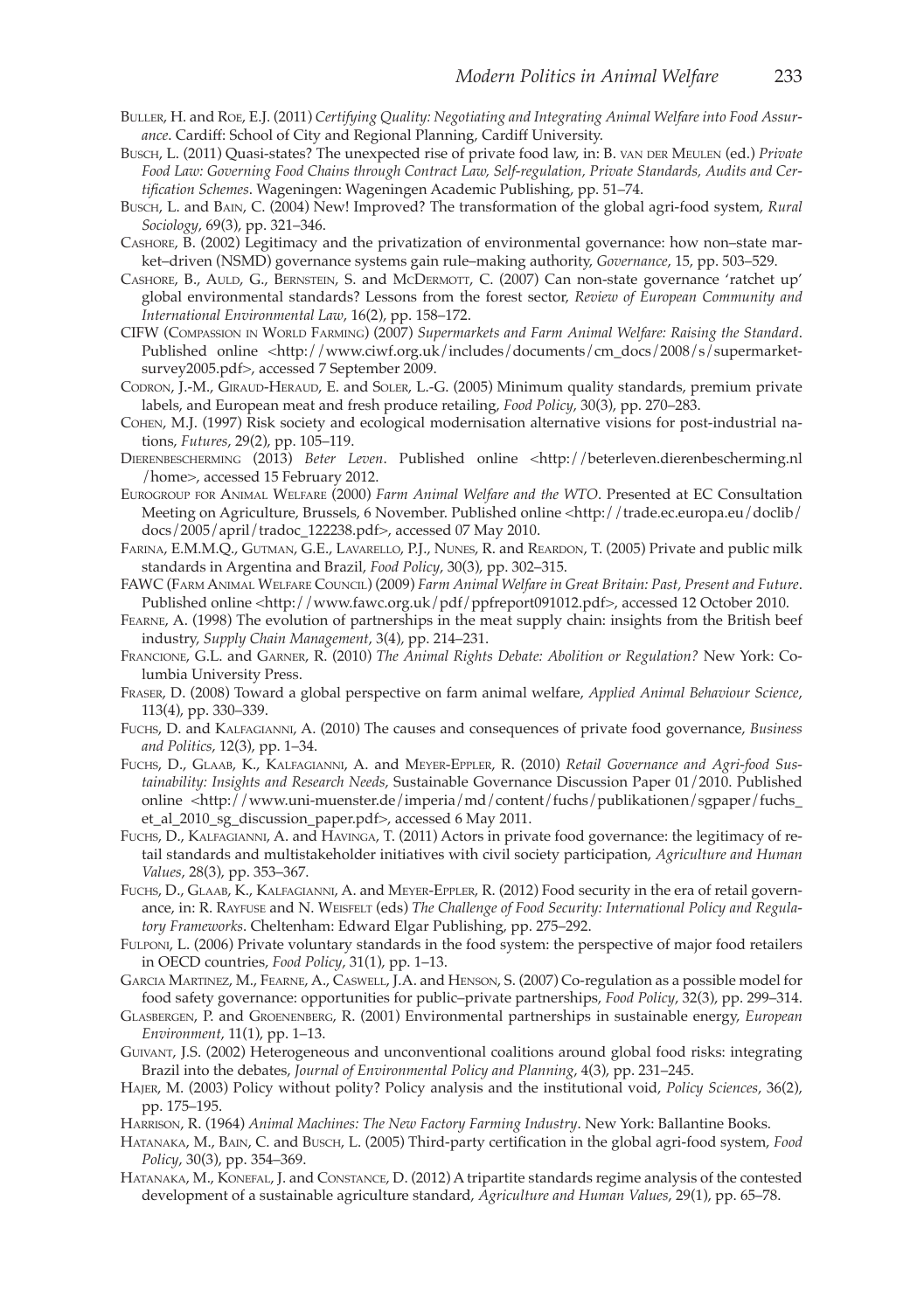- HENSON, S. and REARDON, T. (2005) Private agri-food standards: implications for food policy and the agrifood system, *Food Policy*, 30(3), pp. 241–253.
- Henson, S.J. (2008) The role of public and private standards in regulating international food markets, *Journal of International Agricultural Trade and Development*, 4(1), pp. 63–81.
- Henson, S. and Humphrey, J. (2010) Understanding the complexities of private standards in global agrifood chains as they impact developing countries, *Journal of Development Studies*, 46(9), pp. 1628–1646.
- Hobbs, J.E. (2010) Public and private standards for food safety and quality: international trade implications, *Estey Centre Journal of International Law and Trade Policy*, 11(1), pp. 136–152.
- Hobbs, A.L., Hobbs, J.E., G.E. Isaac, G.E. and Kerr, W.A. (2002a) Ethics, domestic food policy and trade law: assessing the EU animal welfare proposal to the WTO, *Food Policy*, 27(5–6), pp. 437–454.
- Hobbs, J.E., Fearne, A. and Spriggs, J. (2002b) Incentive structures for food safety and quality assurance: an international comparison, *Food Control*, 13(2), pp. 77–81.
- HORGAN, R. and GAVINELLI, A. (2006) The expanding role of animal welfare within EU legislation and beyond, *Livestock Science*, 103(3), pp. 303–307.
- HORNE, P.L.M. van and ACHTERBOSCH, T.J. (2008) Animal welfare in poultry production systems: impact of EU standards on world trade, *World Poultry Science Journal*, 64(1), pp. 40–51.
- Ingenbleek, P.T.M. and Immink, V.M. (2010) Managing conflicting stakeholder interests: an exploratory case analysis of the formulation of corporate social responsibility standards in the Netherlands, *Journal of Public Policy and Marketing*, 29(1), pp. 52–65.
- INGENBLEEK, P., BINNEKAMP, M. and GODDIJN, S. (2007) Setting standards for CSR: a comparative case study on criteria-formulating organizations, *Journal of Business Research*, 60(5), pp. 539–548.
- Klein, B. and Leffler, K.B. (1981) The role of market forces in assuring contractual performance, *Journal of Political Economy*, 89(4), pp. 615–641.
- Konefal, J., Mascarenhas, M. and Hatanaka, M. (2005) Governance in the global agro-food system: backlighting the role of transnational supermarket chains, *Agriculture and Human Values*, 22(3), pp. 291–302.
- Konefal, J. (2010) Food, the environment, and democracy: a case study of the marine conservation movement's shift from state-centered to market-based approaches, *Journal of Rural Social Sciences*, 25(3), pp. 226–252.
- Lang, T. and Heasman, M. (2004) *Food Wars: The Global Battle for Mouths, Minds and Markets*. London: Earthscan.
- Latouche, K., Rainelli, P. and Vermersch, D. (1998) Food safety issues and the BSE scare: some lessons from the French case, *Food Policy*, 23(5), pp. 347–356.
- Leeuwen, J. van and Tatenhove, J. van (2010) The triangle of marine governance in the environmental governance of Dutch offshore platforms, *Marine Policy*, 34(3), pp. 590–597.
- Liefferink, D. (2006) The dynamics of policy arrangements: turning round the tetrahedron, in: B. Arts and P. Leroy (eds) *Institutional Dynamics in Environmental Governance*. Dordrecht : Springer, pp. 45–68.
- LINDGREEN, A. and HINGLEY, M. (2003) The impact of food safety and animal welfare policies on supply chain management: the case of the Tesco meat supply chain, *British Food Journal*, 105(6), pp. 328–349.
- Maciel, C.T. (2009) *Bem-estar animal. Desafios sociais de um termo em construcao*. M.Sc. thesis, Universidade Federal de Santa Catarina.
- Marx, A. (2012) *Private Transnational Governance, Legitimacy and Dispute Settlement: A Configurational Analysis of Private Certification Systems*, Working Paper 92. Leuven Centre for Global Governance Studies. Published online <http://ghum.kuleuven.be/ggs/publications/working\_papers/new\_series/wp91 -100/wp92.pdf>, accessed 29 June 2012.
- Mench, J.A. (1998) Thirty years after Brambell: whither animal welfare science?, *Journal of Applied Animal Welfare Science*, 1(2), pp. 91–102.
- Meulen, B. van der (2011) Private food law, in: B. van der Meulen (ed.) *Private Food Law: Governing Food Chains through Contract Law, Self-regulation, Private Standards, Audits and Certification Schemes*. Wageningen: Wageningen Academic Publishers, pp. 29–50.
- MEULEN, B. VAN DER and VELDE, M. VAN DER (eds) (2008) *European Food Law Handbook*. Wageningen: Wageningen Academic Publishers.
- Mol, A.P.J. (1995) *The Refinement of Production. Ecological Modernization Theory and the Chemical Industry*. Ph.D. thesis, University of Amsterdam.
- Mol, A.P.J. (2000) The environmental movement in an era of ecological modernisation, *Geoforum*, 31(1), pp. 45–56.
- Mol, A.P.J. (2003) Joint environmental policymaking in Europe: between deregulation and political modernization, *Society and Natural Resources*, 16(4), pp. 335–348.
- Mol, A.P.J. (2010) Environmental authorities and biofuel controversies, *Environmental Politics*, 19(1), pp. 61–79.
- MURPHY, J. and GOULDSON, A. (2000) Environmental policy and industrial innovation: integrating environment and economy through ecological modernisation, *Geoforum*, 31(1), pp. 33–44.